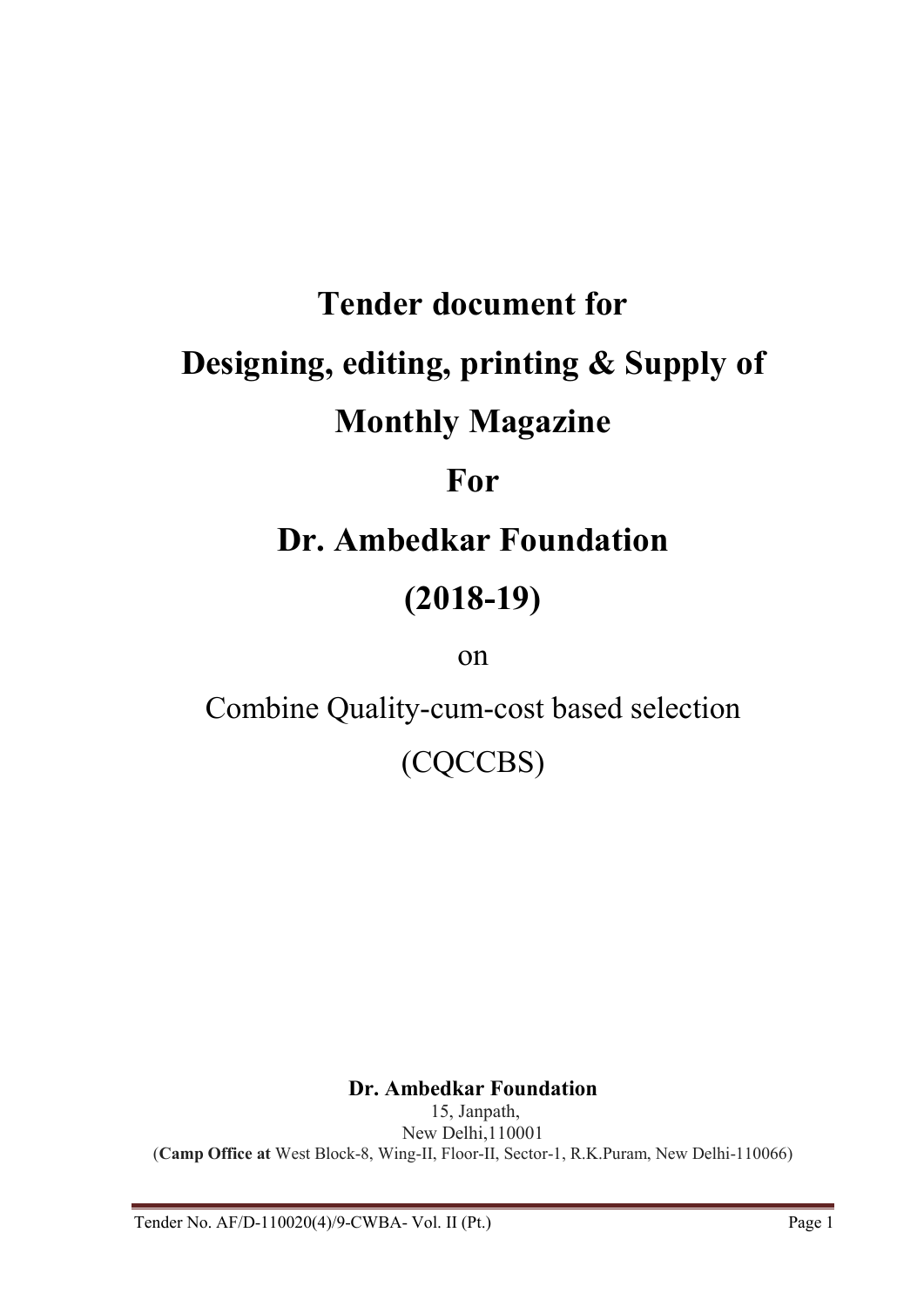#### About the Dr. Ambedkar Foundation:

The Centenary Celebration Committee of Babasaheb Dr. B.R.Ambedkar headed by the then Prime Minister of India decided to set up Dr. Ambedkar Foundation to carry out the programmes and activities for furthering of Dr Ambedkar's ideology and spread his message of social justice to the masses not only in the country but also abroad.

Dr. Ambedkar Foundation was established by the Government of India under the aegis of the Foundation of Welfare (now Foundation of Social Justice and Empowerment) on March 24, 1992 as a registered society under the Societies Registration Act, 1860.

The Foundation has been entrusted with the responsibility of managing administering and carrying on the important and long-term schemes and programmes identified during the Centenary Celebrations of Dr. B.R. Ambedkar.

The main objectives of the Foundation inter alia include implementation of programmes and activities for furthering the ideology and message of Babasaheb Dr. B. R. Ambedkar among the masses in India as well as abroad. The Foundation has been entrusted with the responsibility of managing, administering and carrying on the important and long term schemes and programmes identified during the Centenary Celebrations of Dr. B. R. Ambedkar.

#### Objective :

Dr. Ambedkar Foundation intend to spread the ideology, works and message of Babasaheb Dr. B.R. Ambedkar amongst the masses, NGO's, Stake holders, School, University, etc. spread across India and Missions abroad through Monthly Magazine.

#### Scope of Work :

The bidder will be responsible for Conceptualizing, Designing, editing and production of Monthly Magazine which includes : Creative/content editing, photographs sourcing, photo editing, graphic/illustration, Language Translation, composing, proof reading, printing, binding, Updating of mailing list (as provided by Dr Ambedkar Foundation), labeling, packing, Dispatch (through Department of Posts, Govt. of India only) on the basis of specifications mentioned hereunder:

| 1. | Name of work                                 | Tender for Monthly Magazine of Dr. Ambedkar Foundation                                                                                                  |  |  |  |
|----|----------------------------------------------|---------------------------------------------------------------------------------------------------------------------------------------------------------|--|--|--|
| 2. | Price of Tender<br>document                  | Rs. 1000/-(Rs. One Thousand Only)                                                                                                                       |  |  |  |
| 3. | Period of work<br>order                      | Two years (which may be extended further on same terms and<br>conditions on mutual consent basis subject to satisfactory<br>performance of the Printer) |  |  |  |
| 4. | <b>Tentative Cost</b><br>of work             | $Rs.35,00,000/4$ - Approx.                                                                                                                              |  |  |  |
| 5. | Last date & time<br>for receipt of<br>Tender | Till 3:00 pm on 31/08/2018. Any bid received after the stipulated<br>time of tender would be rejected.                                                  |  |  |  |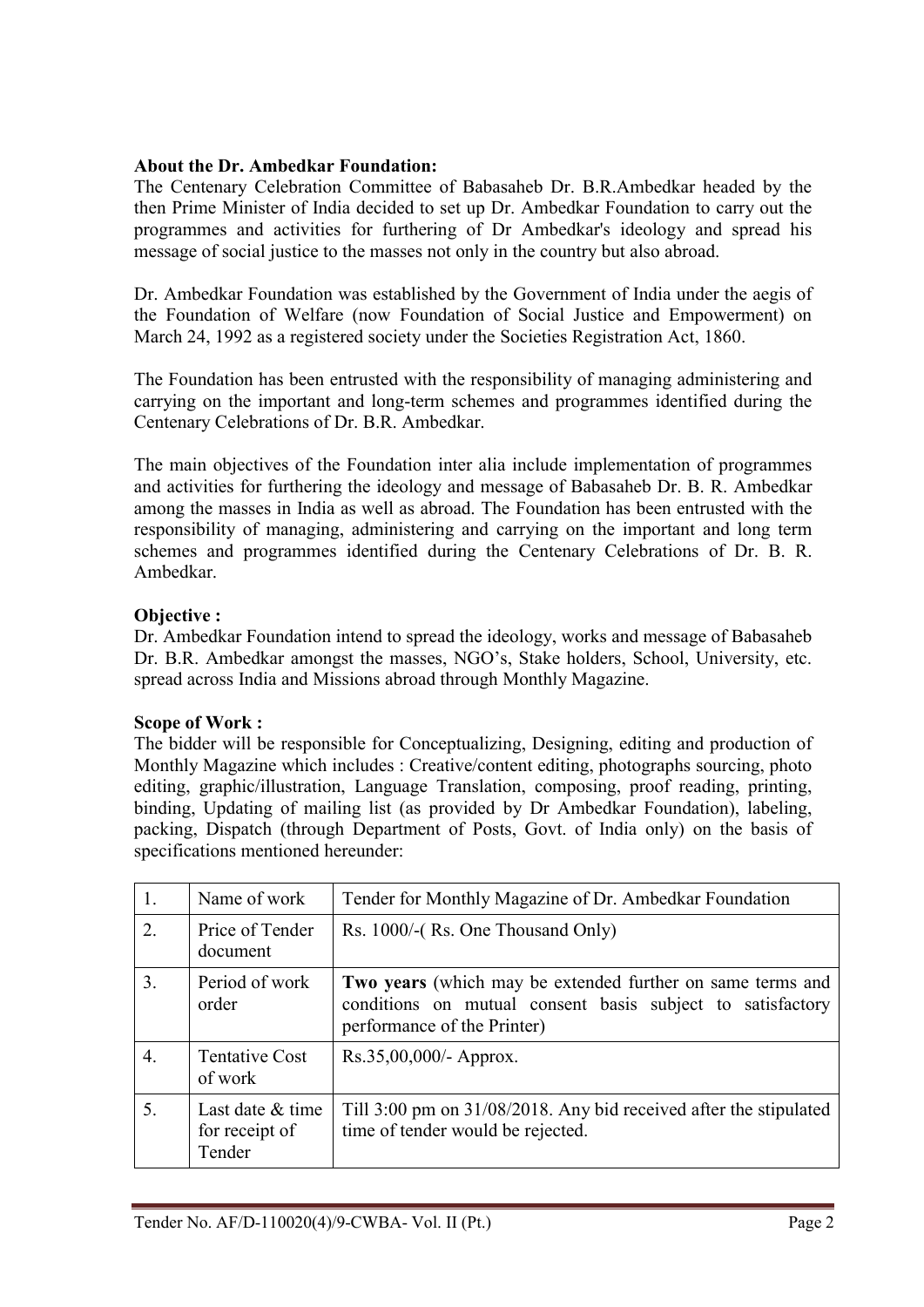| 6.  | Time & date of<br>opening of Tender        | At 3:30 pm on 31/08/2018.                                                                                                                                                                                                                                                                                                                                                                                                                                                                                                                                                                            |                                                                                                                                                                                                                                                                                                                                                                                                                                            |                                                                                                                                                                               |  |  |
|-----|--------------------------------------------|------------------------------------------------------------------------------------------------------------------------------------------------------------------------------------------------------------------------------------------------------------------------------------------------------------------------------------------------------------------------------------------------------------------------------------------------------------------------------------------------------------------------------------------------------------------------------------------------------|--------------------------------------------------------------------------------------------------------------------------------------------------------------------------------------------------------------------------------------------------------------------------------------------------------------------------------------------------------------------------------------------------------------------------------------------|-------------------------------------------------------------------------------------------------------------------------------------------------------------------------------|--|--|
| 7.  | <b>Tender Validity</b>                     | Validity of bid should be up to 31.12.2018. A bid valid for a<br>shorter period shall be rejected.                                                                                                                                                                                                                                                                                                                                                                                                                                                                                                   |                                                                                                                                                                                                                                                                                                                                                                                                                                            |                                                                                                                                                                               |  |  |
| 8.  | Pre-bid<br>Conference                      |                                                                                                                                                                                                                                                                                                                                                                                                                                                                                                                                                                                                      | the Foundation.                                                                                                                                                                                                                                                                                                                                                                                                                            | Prospective bidders may attend a pre-bid conference if held, at                                                                                                               |  |  |
| 9.  | <b>Earnest Money</b><br>Deposit            |                                                                                                                                                                                                                                                                                                                                                                                                                                                                                                                                                                                                      | A Bank Guarantee/FDR/Pay Order/DD from a scheduled Bank<br>of Rs.1,00,000/- (Rs.One lakh only) drawn in favour of Dr.<br>Ambedkar Foundation, New Delhi to be submitted in the<br>technical bid valid for a period of six months from the date of<br>opening of bid.<br>A Bid which is not accompanied with Earnest Money Deposit<br>will be construed as non compliant bid and shall be summarily<br>rejected. This amount is refundable. |                                                                                                                                                                               |  |  |
| 10. | Financial<br>&Technical<br>Standing of the |                                                                                                                                                                                                                                                                                                                                                                                                                                                                                                                                                                                                      |                                                                                                                                                                                                                                                                                                                                                                                                                                            | a) The bidder with a minimum annual turnover of Rs.1 Crore<br>(Rupees One crore), copy of Balance sheet/Turnover<br>certificate issued by CA for F.Y. 2017-18 to be provided. |  |  |
|     | bidder                                     | b) The agency should have completed satisfactorily at least 5<br>jobs of similar nature (i.e. printing and supply of<br>Magazine/House Journals/News letter/ publicity / Awareness<br>materials etc out of which should have published at least One<br>Magazine in any Govt. Department / Foundation of<br>State/Center/PSUs/ Autonomous Bodies (under Central or<br>State Governments) each of minimum value of Rs.10 Lakhs<br>from F.Y. 2013-14.<br>A copy of the work order and relevant certificates showing<br>the satisfactory completion of the same work must be<br>attached along with bid. |                                                                                                                                                                                                                                                                                                                                                                                                                                            |                                                                                                                                                                               |  |  |
| 11. | Place of opening<br>of Tender              | 110066                                                                                                                                                                                                                                                                                                                                                                                                                                                                                                                                                                                               | Dr. Ambedkar Foundation                                                                                                                                                                                                                                                                                                                                                                                                                    | West Block-8, Wing-II, Floor-II, Sector-1, R.K.Puram, New Delhi-                                                                                                              |  |  |
| 12. | Monthly                                    | i.                                                                                                                                                                                                                                                                                                                                                                                                                                                                                                                                                                                                   | Size                                                                                                                                                                                                                                                                                                                                                                                                                                       | A-4 size $(8.27" \times 11.69")$ Approx.                                                                                                                                      |  |  |
|     | Magazine<br>Specifications                 | ii.                                                                                                                                                                                                                                                                                                                                                                                                                                                                                                                                                                                                  | Pages                                                                                                                                                                                                                                                                                                                                                                                                                                      | $4 \text{ Cover} + 80 (+/-4)$ Inside pages (final text<br>will depend on the context of manuscript)                                                                           |  |  |
|     |                                            | iii.                                                                                                                                                                                                                                                                                                                                                                                                                                                                                                                                                                                                 | Paper                                                                                                                                                                                                                                                                                                                                                                                                                                      | Cover: 130 GSM Gloss Art Paper<br>Inside: 90 GSM Gloss Art Paper                                                                                                              |  |  |
|     |                                            | iv.                                                                                                                                                                                                                                                                                                                                                                                                                                                                                                                                                                                                  | Printing                                                                                                                                                                                                                                                                                                                                                                                                                                   | Text page in $1/2$ colours with photographs<br>in 4 colours<br>Outer & Inner Covers: 4 Process Colours<br>(4 pages cover as one unit only)                                    |  |  |
|     |                                            | V.                                                                                                                                                                                                                                                                                                                                                                                                                                                                                                                                                                                                   | Composing                                                                                                                                                                                                                                                                                                                                                                                                                                  | Hand written/typed text will be provided                                                                                                                                      |  |  |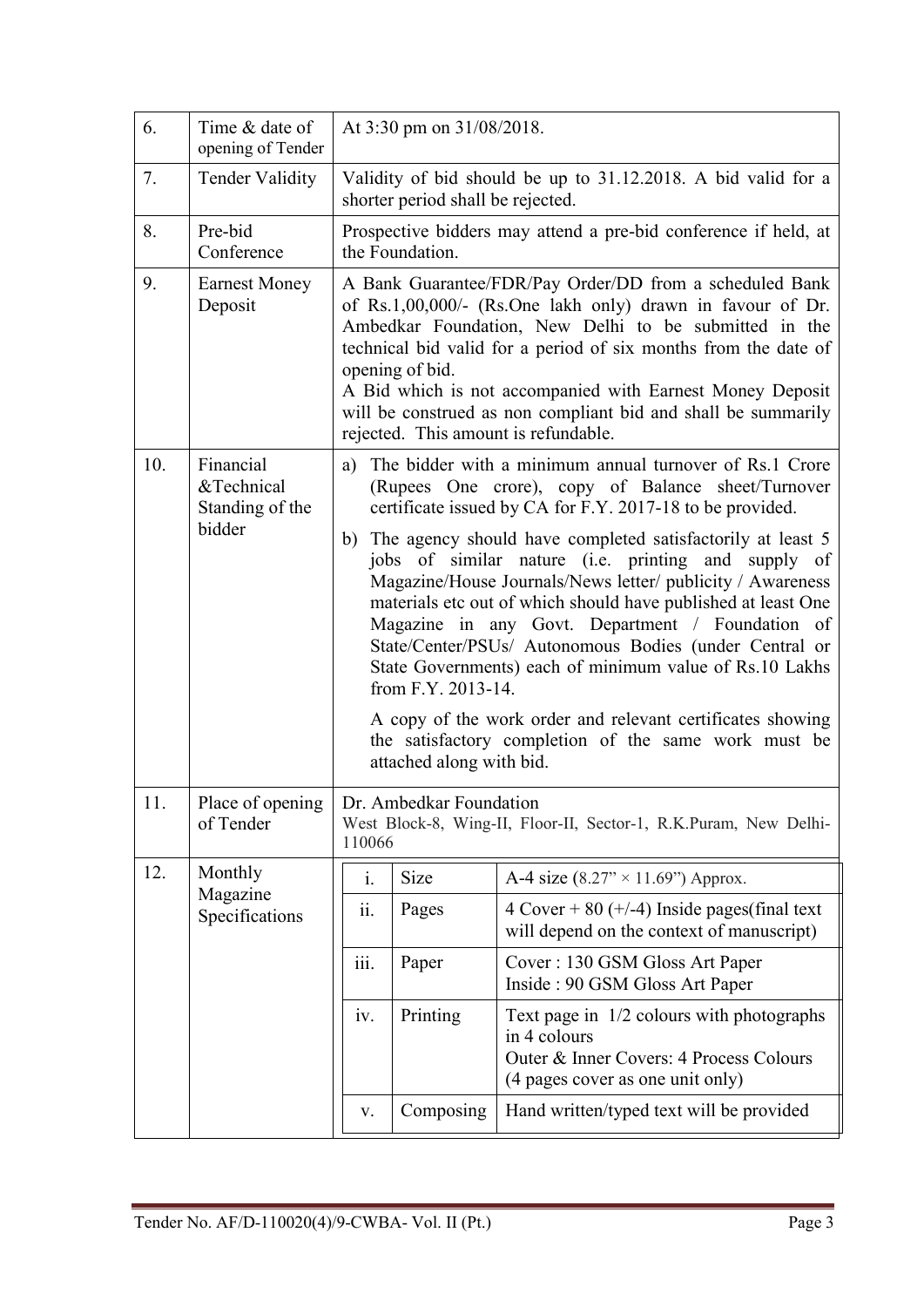|  | V1.      | Designing      | Covers and inside text layout designing and<br>setting shall be got pre approved by the<br>Editorial Board, DAF                                                |
|--|----------|----------------|----------------------------------------------------------------------------------------------------------------------------------------------------------------|
|  | vii.     | Proofing       | Printer has to provide 20 Copies by<br>machine proofing before printing the Bulk<br>Lot for approval of Editorial Board, DAF<br>after rectification of errors. |
|  | viii.    | <b>Binding</b> | Center stitch                                                                                                                                                  |
|  | $1X_{-}$ | Lamination     | Covers only                                                                                                                                                    |
|  | $X_{-}$  | Envelop        | Poly Envelops (50 Micron-Transparent) in<br>single colour                                                                                                      |
|  | X1.      | Language       | Bilingual (40 page Hindi & 40 page<br>English). However, the first issue<br>may<br>be in Hindi only $(80 \text{ pages})$                                       |
|  | xii.     | Periodicity    | Monthly                                                                                                                                                        |
|  | xiii.    | Inputs         | Text, articles, photos, etc., will be provided<br>by the department (wherever necessary).                                                                      |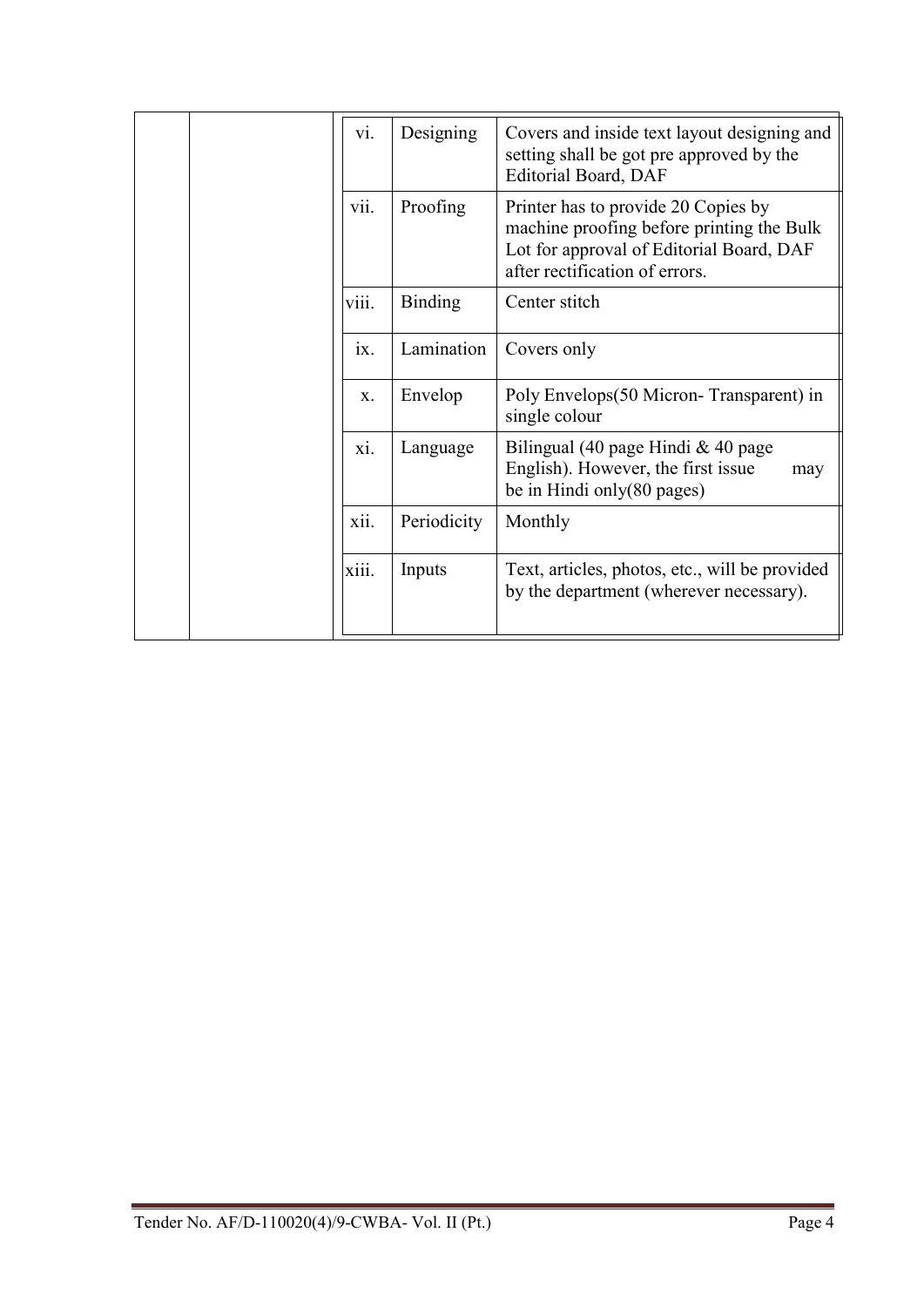|     |                         | xiv. | Schedule<br>of work            | The strict time schedule as mentioned<br>below has to be followed: |                                                                                                                                                                                  |  |  |
|-----|-------------------------|------|--------------------------------|--------------------------------------------------------------------|----------------------------------------------------------------------------------------------------------------------------------------------------------------------------------|--|--|
|     |                         |      |                                | By $15^{\text{th}}$ of<br>every<br>month                           | All the inputs for<br>newsletter will be handed<br>over by the department to<br>the bidder                                                                                       |  |  |
|     |                         |      |                                | By $18^{th}$<br>of<br>every<br>month                               | $1st$ draft/dummy of<br>newsletter to be submitted<br>by bidder to the<br>department for approval                                                                                |  |  |
|     |                         |      |                                | By $21st$<br>of<br>every<br>month                                  | Vetted draft/dummy<br>handed over by the<br>department to the bidder                                                                                                             |  |  |
|     |                         |      |                                | By $23^{\text{rd}}$<br>of<br>every<br>month                        | Final draft/dummy<br>newsletter to be submitted<br>by bidder to the<br>department for final<br>approval                                                                          |  |  |
|     |                         |      |                                | By $25^{th}$<br>of<br>every<br>month                               | Final vetted draft/dummy<br>handed over by the<br>department to the bidder                                                                                                       |  |  |
|     |                         |      |                                | By $30th$<br>of<br>every<br>month                                  | Printing, binding and<br>dispatch of Monthly<br>Magazine with supply of<br>Advance copies complete<br>in all respect.                                                            |  |  |
|     |                         |      |                                | By $5^{th}$ of<br>every next<br>month                              | Complete dispatch of<br>Monthly Magazine and<br>report submitted to the<br>Foundation.                                                                                           |  |  |
|     |                         |      |                                |                                                                    |                                                                                                                                                                                  |  |  |
|     |                         | XV.  | Quantity<br>approx.            | of copies may increase)                                            | Minimum 3000 Nos. per issue (The number                                                                                                                                          |  |  |
|     |                         | XV1  | Dispatch                       | the Foundation.                                                    | All the dispatch to the consignee has to be<br>done by the bidder through Department of<br>Posts, Government of India (BOOK POST)<br>only, and proof to be retained/ provided to |  |  |
| 13. | Participation in<br>Bid |      | above mentioned list of items. | Interested firms can apply for all items or any one item from the  |                                                                                                                                                                                  |  |  |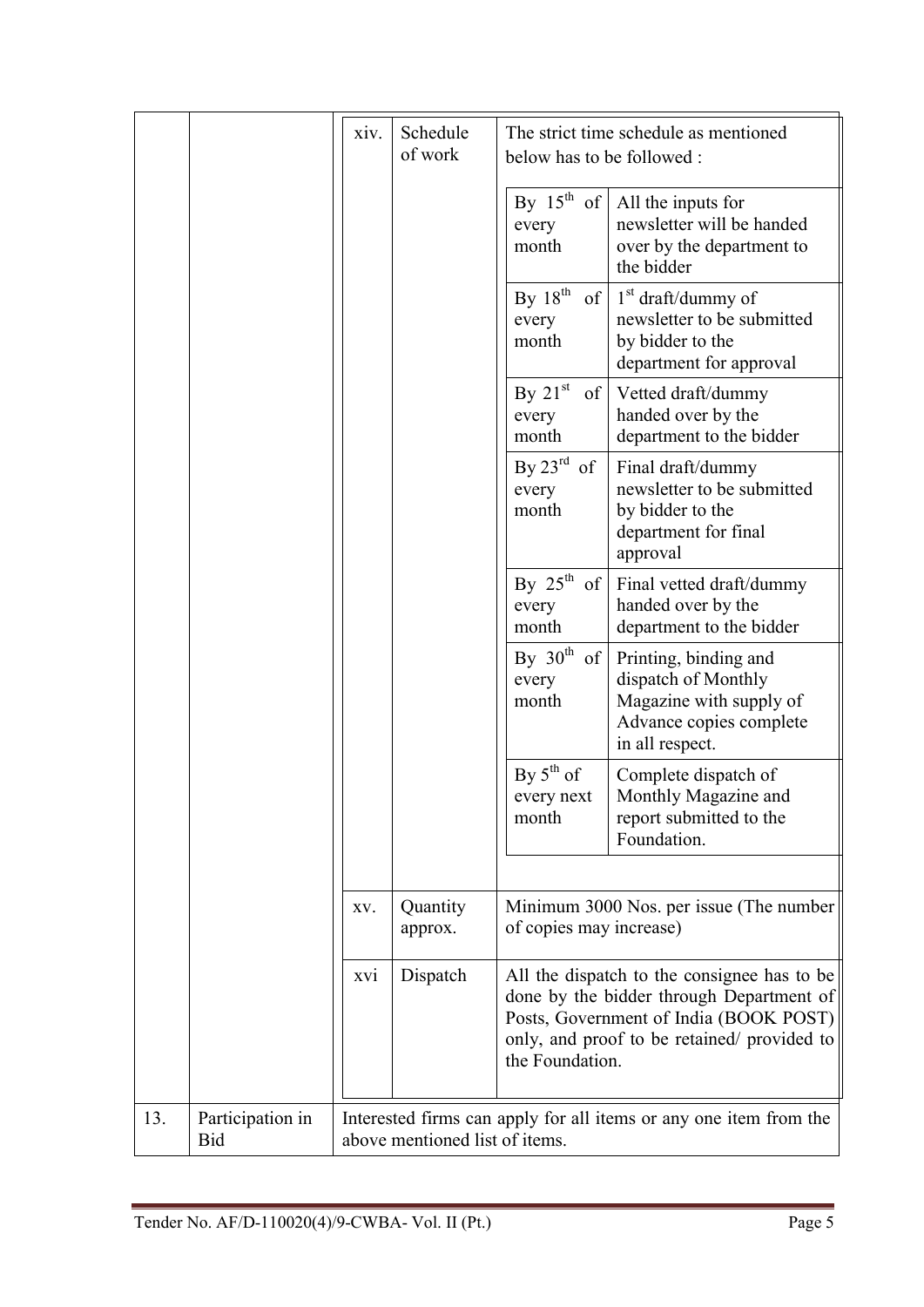| 14. | Designs/layouts/<br>Samples $&$<br>dummies | • All designs have to be submitted in actual size as mentioned in<br>the specifications by the bidder for technical evaluation.<br>Designs/layouts which are not as per specified size will not be<br>evaluated                                                                                                                                                                                                                                                         |  |  |
|-----|--------------------------------------------|-------------------------------------------------------------------------------------------------------------------------------------------------------------------------------------------------------------------------------------------------------------------------------------------------------------------------------------------------------------------------------------------------------------------------------------------------------------------------|--|--|
|     |                                            | • At least one exact dummy (blank) in actual size, paper quality,<br>GSM, binding, etc. mentioned in the specifications has to be<br>submitted by the bidder for technical evaluation. Any<br>alteration in specifications should invite rejection of tendered<br>item.                                                                                                                                                                                                 |  |  |
|     |                                            | • Firm can submit one or more designs, but it is necessary that<br>designs are in exact size as mentioned in the specifications for<br>technical evaluation.                                                                                                                                                                                                                                                                                                            |  |  |
|     |                                            | • Foundation reserves the right to alter or add some changes in<br>selected designs.                                                                                                                                                                                                                                                                                                                                                                                    |  |  |
|     |                                            | • The design/dummies submitted by the firm shall be property of<br>the Foundation and will not be returned.                                                                                                                                                                                                                                                                                                                                                             |  |  |
|     |                                            | • All designs/dummies of every firm will be scrutinized by the<br>Official Committee. The methodology of evaluation is<br>annexed. If committee finds that any Designs/dummies are not<br>appropriate or at par with its specification, the Committee may<br>reject that particular design/dummy and the same will not be<br>considered in technical evaluation. In that case, the decision of<br>the Committee will be firm and final and bound to all the<br>bidders. |  |  |
| 15. | Rates/Prices                               | All inclusive rates/prices (inclusive of the prevailing rate of<br>$\bullet$<br>GST) should be quoted covering the cost of concept, designs,<br>size, paper quality, printing, binding, packing, etc. as per<br>para 11 above.                                                                                                                                                                                                                                          |  |  |
|     |                                            | Rate should be quoted for 3000 copies per issue of the<br>magazine.                                                                                                                                                                                                                                                                                                                                                                                                     |  |  |
|     |                                            | Please quote rate separately for additional quantity in<br>$\bullet$<br>multiple of 500 Nos. per issue.                                                                                                                                                                                                                                                                                                                                                                 |  |  |
|     |                                            | Please quote inclusive of $+/- 4$ pages per issue.<br>$\bullet$                                                                                                                                                                                                                                                                                                                                                                                                         |  |  |
|     |                                            | All the Rates/Prices should only be quoted in the financial<br>٠<br>bid, to be submitted in a separate sealed packet. Any mention<br>of Rates/Prices in the technical bid is liable to rejection.                                                                                                                                                                                                                                                                       |  |  |
|     |                                            | <b>OPTIONAL</b> : Rates for translation, proof reading, printing<br>٠<br>& supply of Awareness Material/Schemes of DAF etc in<br>regional languages may also be quoted, if the agency wish to,<br>which will be evaluated separately.                                                                                                                                                                                                                                   |  |  |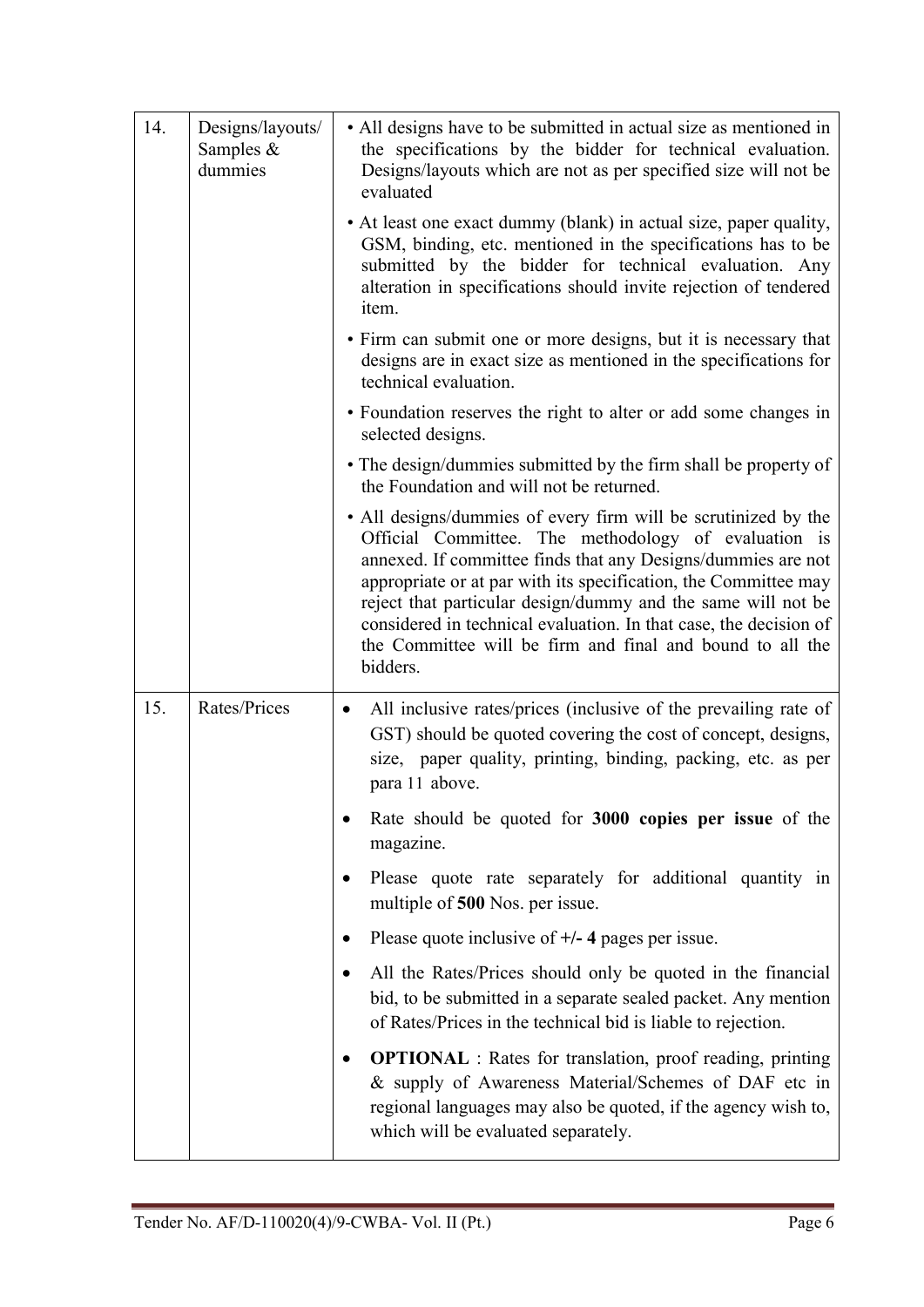| 16. | Supplies and<br>Consignee         | The supplies of the above materials is meant for various<br>consignees i.e. Secretaries/DG's/CMD/CEO's of Ministries/<br>Department/PSU's/Boards of Center/States/UTs, DMs/DCs,<br>Schools, Colleges, Universities Indian Missions abroad, NGO's,<br>etc. spread across the country and to any other consignees as<br>directed by the Foundation from time to time. |  |  |  |
|-----|-----------------------------------|---------------------------------------------------------------------------------------------------------------------------------------------------------------------------------------------------------------------------------------------------------------------------------------------------------------------------------------------------------------------|--|--|--|
|     |                                   | The complete list of consignee with address and quantity to be<br>dispatched will be provided by the Foundation.                                                                                                                                                                                                                                                    |  |  |  |
| 17. | Packing                           | Consignment should be packed in such a manner that the<br>material should withstand transit jerks and adequate safety to the<br>goods is provided at the cost of the firm. It should be ensured<br>that consignments reach the destination in safe and sound<br>condition.                                                                                          |  |  |  |
| 18. | Transportation<br>Charges         | The Magazine should be sent / dispatched only through<br>Department of Posts, Govt. of India.                                                                                                                                                                                                                                                                       |  |  |  |
|     |                                   | Transportation charges for delivery of the publicity materials to<br>various consignees will be paid to the firm on actual basis.<br>Booking receipts/bills/certificate issued by Department of Posts<br>to be submitted as proof of delivery.                                                                                                                      |  |  |  |
| 19. | Dispatch $\&$<br>Delivery         | The publicity material should be delivered / dispatched only<br>$\bullet$<br>through Department of Posts, Govt. of India.                                                                                                                                                                                                                                           |  |  |  |
|     | Charges                           | Transportation charges for delivery of the publicity materials<br>٠<br>to various consignees will be paid to the firm (as actual) as<br>per certified copy of the booking receipts/bills/certificate of<br>Department of Posts.                                                                                                                                     |  |  |  |
| 20. | <b>Estimated value</b><br>of work | Estimated value of work will depend on availability of Budget.<br>Dr. Ambedkar Foundation reserves the right to split the<br>components /items of work, if required.                                                                                                                                                                                                |  |  |  |
| 21. | Payment<br>Schedule/Terms         | Payment will be released within 30 days of submission of bills,<br>supported by Booking receipts/certificate/bills<br>issued<br>by<br>Department of Posts. Bills will be submitted to DAF by the<br>Printer within 2 months from execution of the assigned job.                                                                                                     |  |  |  |
| 22. | Performance<br>Security           | 5% of the total value of the order to be deposited as security<br>deposit in form of Bank Guarantee/FDR from a scheduled Bank<br>drawn in favour of Dr. Ambedkar Foundation, New Delhi,<br>within 15 days after placing the order and valid up to six months<br>after complete execution of the order.                                                              |  |  |  |
| 23. | Submission of<br><b>Bids</b>      | • Bids to be submitted in two separate sealed envelopes <i>i.e.</i><br>Technical Bid & Financial Bid. Each packet should be clearly<br>super-scribed "Technical Bid" or "Financial Bid", as case may<br>be, with the Tender Number, Tender Name and Name of the<br>bidder.                                                                                          |  |  |  |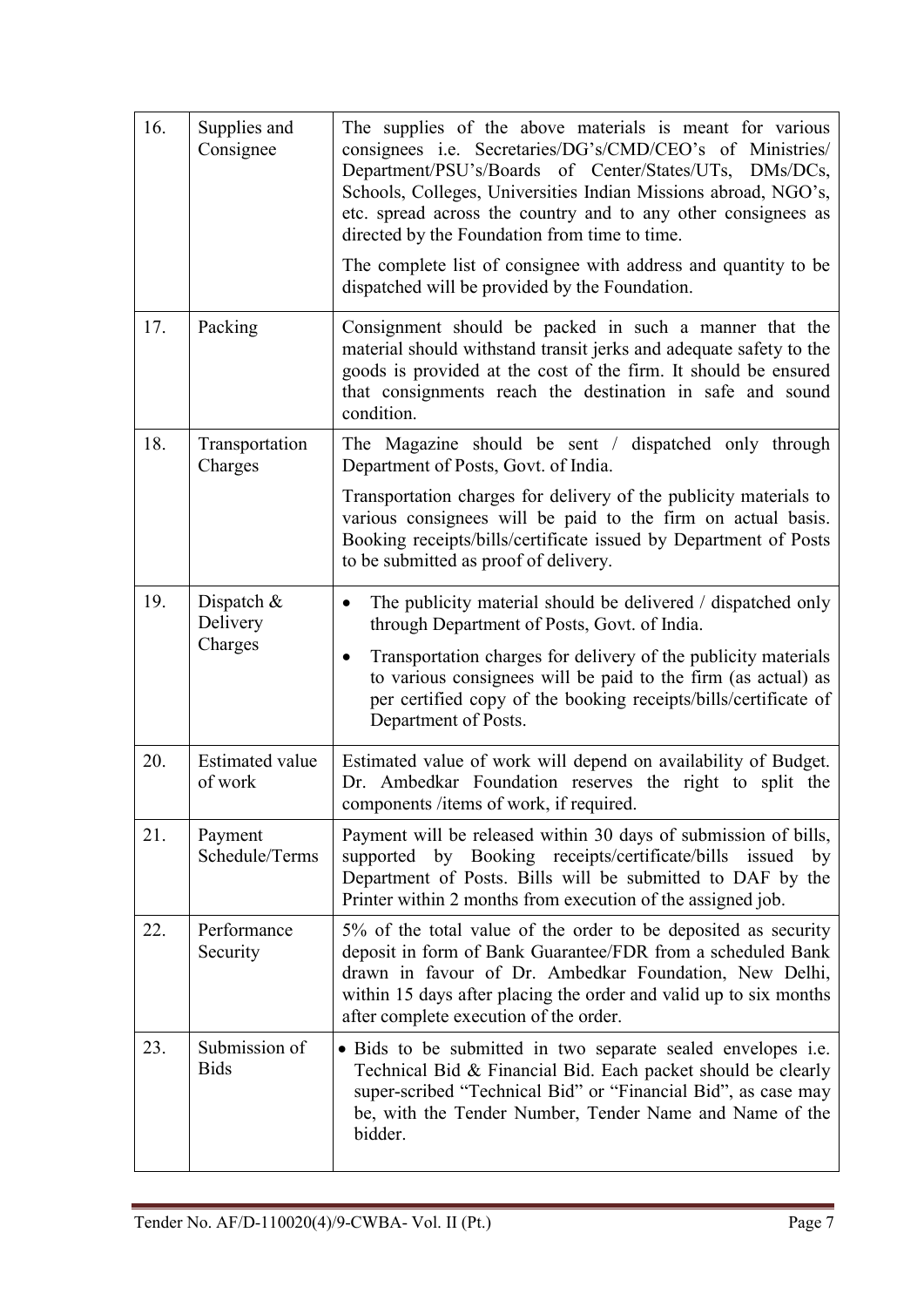|     |                                                                                                                                                                                                                                                                                                      | · Technical Bid should contain fee for download tender (if<br>downloaded from website), Earnest Money Deposit, Balance<br>Sheet/CA's Certificate of last 3 years, proven track record,<br>company's profile, experience, credentials, brief concepts,<br>details of designs/layouts/dummy, proof of past experience,<br>check list duly filled up and confirmation of other terms and<br>conditions as contained in Tender Enquiry Schedule.<br>• The bidders are requested to quote their rates neatly and clearly<br>in the Financial Bid. Any cutting and over-writing will not be<br>accepted.<br>• Each pages of the bid should be properly numbered.                                                                                                                                                                                                                                                                                                                                                                                                                         |  |  |  |
|-----|------------------------------------------------------------------------------------------------------------------------------------------------------------------------------------------------------------------------------------------------------------------------------------------------------|------------------------------------------------------------------------------------------------------------------------------------------------------------------------------------------------------------------------------------------------------------------------------------------------------------------------------------------------------------------------------------------------------------------------------------------------------------------------------------------------------------------------------------------------------------------------------------------------------------------------------------------------------------------------------------------------------------------------------------------------------------------------------------------------------------------------------------------------------------------------------------------------------------------------------------------------------------------------------------------------------------------------------------------------------------------------------------|--|--|--|
| 24. | Evaluation of<br><b>Bids</b>                                                                                                                                                                                                                                                                         | A Combined Quality Cum Cost Based System (CQCCBS)<br>evaluation method will be followed, wherein a weighted<br>composite success score will be calculated based on separate<br>evaluations of the Technical Bid (70% weightage) and the<br>Financial Bid (30% weightage), as mentioned in Annexure 'A'                                                                                                                                                                                                                                                                                                                                                                                                                                                                                                                                                                                                                                                                                                                                                                             |  |  |  |
| 25. | Force Majeure                                                                                                                                                                                                                                                                                        | a) Neither party (department or bidder) shall be liable for any<br>claim on account of any loss, damage or compensation,<br>whatsoever, arising out of any failure to carry out the terms of<br>this Contract where such failure is caused due to war, rebellion,<br>mutiny, civil commotion, fire, riot, earthquake, drought, floods,<br>crop failure, strike, lock-out, major break-down of the plant, or<br>act of God, or due to any restraint or regulation of the State or<br>Central Government, or a local authority/ authorities provided a<br>notice of such occurrence is given to the other party in writing<br>within 10 days from the date of the occurrence of the force-<br>majeure condition, furnishing there with a documentary evidence<br>supporting the invoking of the force-majeure clause.<br>b) On cessation of the force-majeure, the party invoking force-<br>majeure shall inform the other party of the period for which the<br>force-majeure condition<br>continued<br>and<br>shall<br>also<br>give<br>documentary evidence thereof to this effect. |  |  |  |
| 26. | Incomplete bid in any respect or bid mentioning that relevant documents/data will<br>be submitted later on and not agreeing to any of the terms $\&$ conditions contained in<br>Tender Enquiry shall not be considered and no representation in this regard at a later<br>date shall be entertained. |                                                                                                                                                                                                                                                                                                                                                                                                                                                                                                                                                                                                                                                                                                                                                                                                                                                                                                                                                                                                                                                                                    |  |  |  |
| 27. | The Foundation reserves the right of rejecting any bid found deficient in respect of<br>any formalities cited above without giving any reasons.                                                                                                                                                      |                                                                                                                                                                                                                                                                                                                                                                                                                                                                                                                                                                                                                                                                                                                                                                                                                                                                                                                                                                                                                                                                                    |  |  |  |
| 28. | to them for the year 2018-19.                                                                                                                                                                                                                                                                        | The Foundation reserves the right to extend the contract further for the next year <i>i.e.</i><br>for the year 2019-20 to the successful bidders, if bidder agrees on same rates and<br>terms $\&$ conditions after successful $\&$ satisfactory completion of the work awarded                                                                                                                                                                                                                                                                                                                                                                                                                                                                                                                                                                                                                                                                                                                                                                                                    |  |  |  |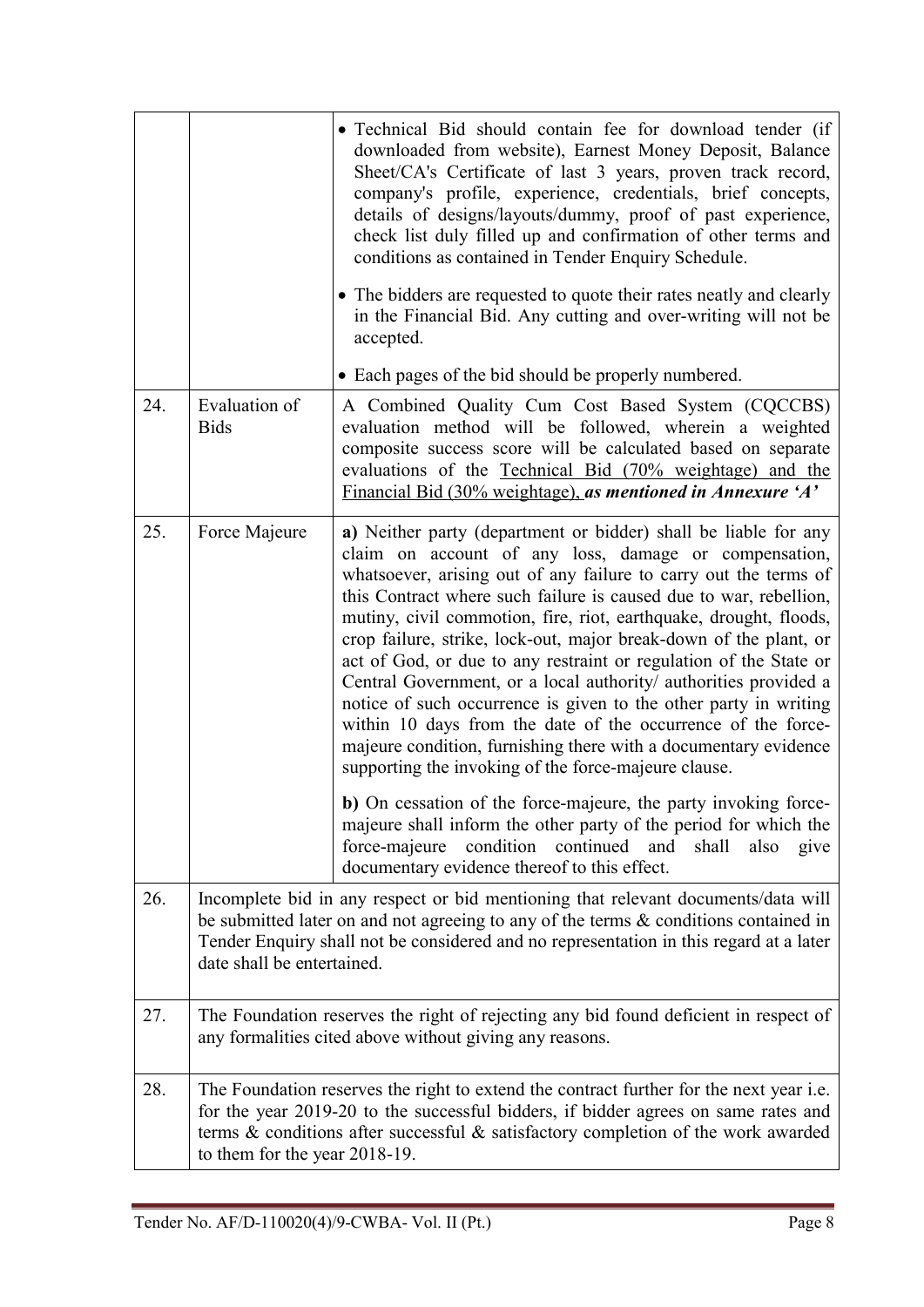| 29. | The Production schedule and dispatch date for Samajik Nyay Sandesh<br>(i)<br>will be fixed by DAF.                                                                                                                                                                                                                                                                                                                        |
|-----|---------------------------------------------------------------------------------------------------------------------------------------------------------------------------------------------------------------------------------------------------------------------------------------------------------------------------------------------------------------------------------------------------------------------------|
|     | The Printer has to collect the material from the Director, Dr. Ambedkar<br>(ii)<br>Foundation, West Block-8, Wing-II, Floor-II, Sector-1, R.K.Puram, New Delhi-<br>110066. In case of change of address the same shall be informed in writing<br>in advance.                                                                                                                                                              |
|     | (iii) Advance printed copies of Samajik Nyay Sandesh will have to be<br>delivered by the Printer to Director, DAF, West Block-8, Wing-II, Floor-II,<br>Sector-1, R.K.Puram, New Delhi-110066 and Bulk supplies of printed copies<br>of Samajik Nyay Sandesh duly wrapped in bundles of 50 copies to our<br>store or any other place in Delhi/ New Delhi as required/indicated by the<br>DAF.                              |
|     | (iv) Vignettes, special effects etc. where required on the Text Pages will have<br>to be created by the printer on Computer.                                                                                                                                                                                                                                                                                              |
|     | (v)<br>For printing on inside text colour pages, rates should be including the<br>creation of flat/vignette colour grounds and headings, mixing/blending of<br>colour photos, planning and processing of upto 4 to 6 photos per forms<br>of 4 pages.                                                                                                                                                                      |
|     | (vi)<br>The printer has to design, maintain the Mailing list, dispatch, make the<br>envelopes and labels and manage the liaison and incidental work with<br>post office, DCP licensing office and other related govt. departments on<br>behalf of the DAF Monthly Magazine Samajik Nyay Sandesh. Paper and<br>any other raw material to be procured by the printer                                                        |
|     | (vii)<br>The printer will also have to arrange a Designer to be deputed at Dr<br>Ambedkar Foundation to design the magazine along with necessary<br>equipment such as printers and laptop with latest software for every<br>month.                                                                                                                                                                                        |
|     | The printer has to provide 20 copies by machine proofing before<br>(viii)<br>printing the bulk lot for approval to Editorial Board after approval of<br>ferro. The 20 advance copies should be printed on final paper. If there are<br>any changes in the copies, the same shall be got corrected in the final<br>bulk copies at printers cost. Old plates used in machine proofing may not<br>be used in final printing. |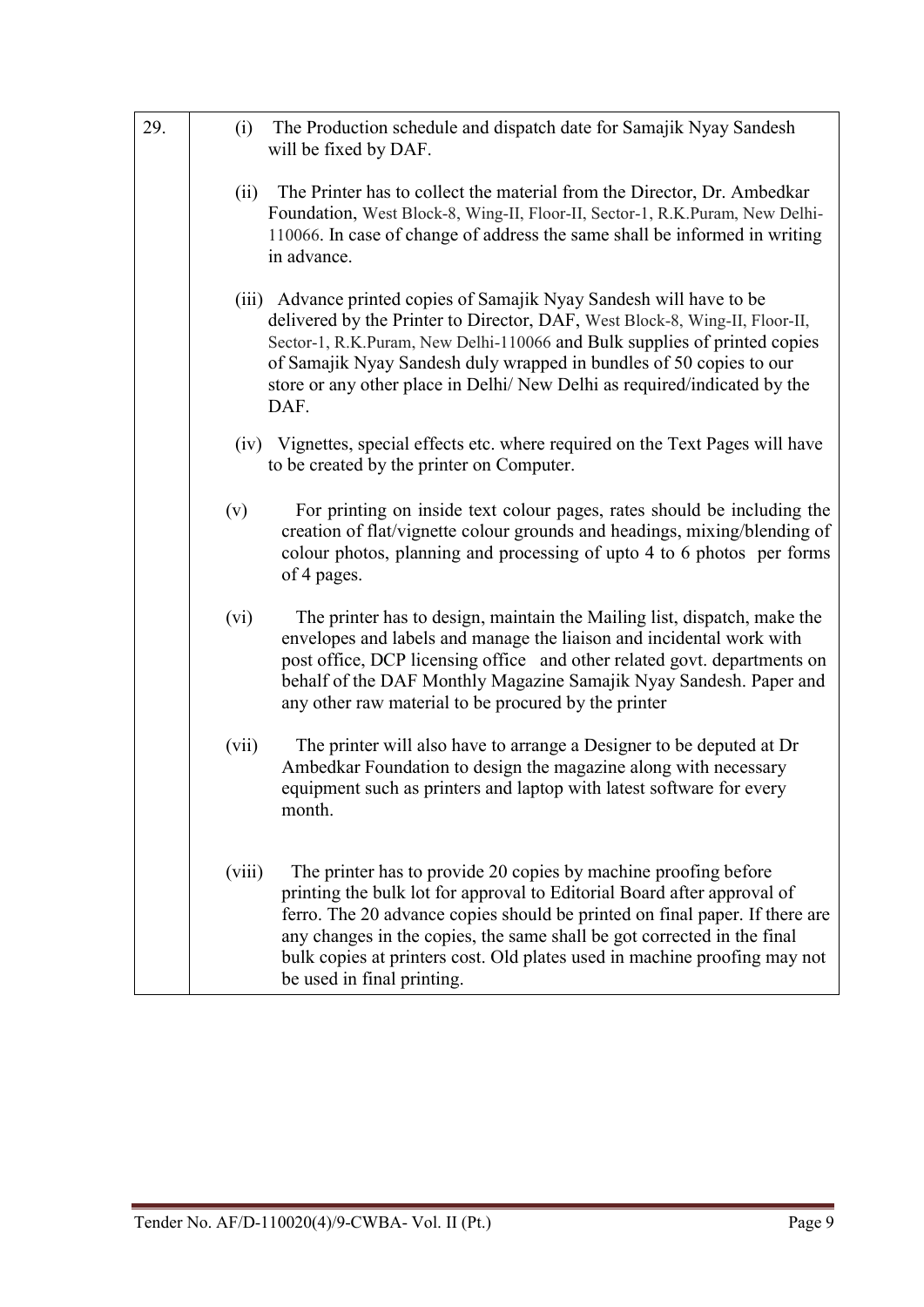| 29 |                    | <b>OTHER CONDITION:</b>                                                                                                                                                                                                                                                                                                                                                                                                                                              |
|----|--------------------|----------------------------------------------------------------------------------------------------------------------------------------------------------------------------------------------------------------------------------------------------------------------------------------------------------------------------------------------------------------------------------------------------------------------------------------------------------------------|
|    | (i)                | The printer should be empanelled/ registered with DAVP/ Directorate of<br>Printing, Govt. of India and/or have work experience of similar nature i.e.<br>printing and supply of Magazine/House Journals/News letter/ publicity /<br>Awareness materials etc out of which should have published at least One<br>Magazine in any Govt. Department / Foundation of State/Center/PSUs/<br>Autonomous Bodies (under Central or State Governments) during last 5<br>years. |
|    | (ii)               | The tenders have to submit documents along with the bids showing the<br>proof in order to qualify.                                                                                                                                                                                                                                                                                                                                                                   |
|    | (iii)              | A neat and high class production with throughout uniformity is<br>essentioal.                                                                                                                                                                                                                                                                                                                                                                                        |
|    | (iv)<br>(v)        | All material will have to be collected and returned at printer's cost.<br>Rates should be quoted both in words and figures and preferably typed.<br>Tenders with overwriting or use of white fluid on quoted rates will not be<br>considered.                                                                                                                                                                                                                        |
|    | (vi)               | All taxes (including Sales Tax/Vat/GST etc.) should be excluded in<br>your quoted rates. All taxes or charges will be paid separately on<br>actual basis.                                                                                                                                                                                                                                                                                                            |
|    | (vii)              | In case of poor performance of regular delays or use of inferior<br>quality/less grammage paper, the contract may be cancelled, Security<br>Deposit forfeited and liquidated damages (penalty) imposed which will<br>be recovered from the printer.                                                                                                                                                                                                                  |
|    | (viii)             | Dr. Ambedkar Foundation would have the discretion to either accept or<br>reject any tender without assigning any reason.                                                                                                                                                                                                                                                                                                                                             |
|    | (ix)               | No increase in rates for production on for material will be entertained for<br>any variation in market during the contract period.                                                                                                                                                                                                                                                                                                                                   |
|    | (x)                | All disputes will be settled in the jurisdiction of Delhi.                                                                                                                                                                                                                                                                                                                                                                                                           |
|    | $(x_i)$            | Tenders can send their representative at the time of opening of tender.                                                                                                                                                                                                                                                                                                                                                                                              |
|    | (xii)              | The magazine will be dispatched by the printer through post office and<br>the cost of postage will be paid by DAF on actual basis. The payment<br>will be made as per the postal certificate which will be provided to Dr.<br>Ambedkar Foundation after dispatch of the magazine, by printer.                                                                                                                                                                        |
|    | (xiii)             | The mailing list will be provided by the Subscription Incharge (Samajik<br>Nyay Sandesh) of the Foundation.                                                                                                                                                                                                                                                                                                                                                          |
|    | (xiv)              | The cost of waterproof envelopes, labels, sorting, dispatch, liaison                                                                                                                                                                                                                                                                                                                                                                                                 |
|    | $\left( xy\right)$ | etc. has to be included in the rates quoted.<br>The quantity and number of pages may vary from issue to issue.                                                                                                                                                                                                                                                                                                                                                       |
|    | (xvi)              | At least one Govt. monthly magazine samples undertaken by the printer                                                                                                                                                                                                                                                                                                                                                                                                |
|    |                    | during last 5 years must be submitted along with the tender for quality<br>assurance.                                                                                                                                                                                                                                                                                                                                                                                |
|    | (xvii)             | The HTML version in E-book format will be provided by the printer<br>for uploading in the official website.                                                                                                                                                                                                                                                                                                                                                          |
| 30 |                    | <b>Penalty Clause</b> In case of delay at the Printer's end in completion of printing of the<br>Magazine and dispatch of the same as per the mailing list as per the assigned<br>schedule, a penalty of Rs 1.00 per copy per day of delay will be imposed.                                                                                                                                                                                                           |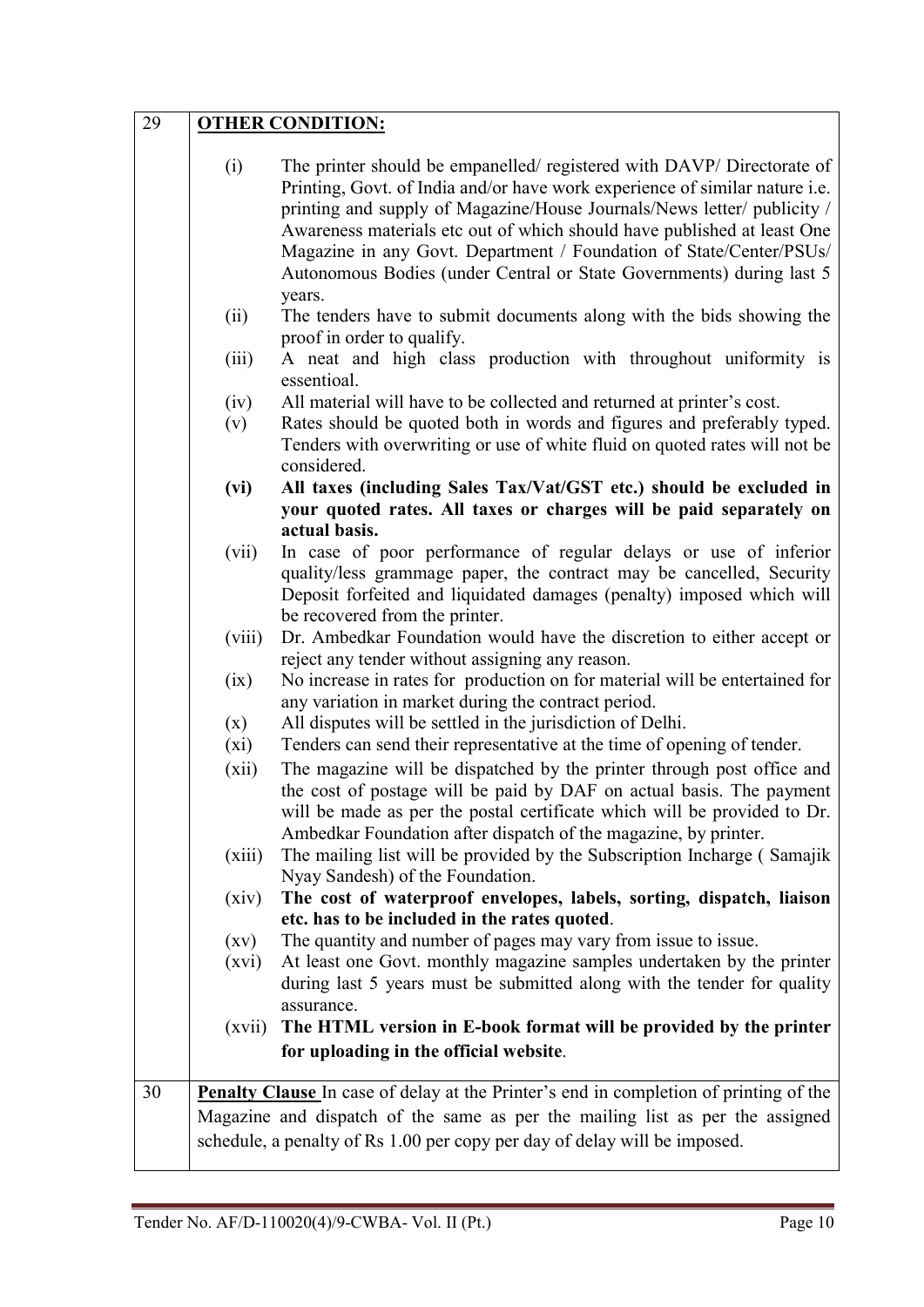#### *Annexure 'A'*

#### 1. Evaluation of bids

Preliminary scrutiny of the tender document will be done by an Committee to determine whether the documents have been properly signed, Earnest Money Deposit (EMD), pre-qualification, and all relevant papers submitted. Tenders not conforming to such requirements will be prima facie rejected.

For evaluation, a Combined Quality Cum Cost Based System (CQCCBS) evaluation method will be followed, wherein a weighted composite success score will be calculated based on separate evaluations of the Technical Bid (70% weightage) and the Financial Bid (30% weightage). The Committee will oversee the evaluation process.

1.1 Technical Bid Criterion & Weightage –  $70\%$  (marks between 0-100 will be assigned and 70% weightage will be accorded for calculating the technical marks). The technical marks will be calculated on following parameters as indicated below, based on the weightages indicated against each parameter:

| <b>S.N.</b> | Criteria                                                                                                                                                                                                                                                                                                                                                                                                                       | <b>Guidelines</b><br>for scoring/<br>evaluation                                                                         | Proof to be submitted                         | Max.<br><b>Marks</b> |
|-------------|--------------------------------------------------------------------------------------------------------------------------------------------------------------------------------------------------------------------------------------------------------------------------------------------------------------------------------------------------------------------------------------------------------------------------------|-------------------------------------------------------------------------------------------------------------------------|-----------------------------------------------|----------------------|
| 1.          | <b>Experience:</b><br>The bidder<br>must have<br>executed 5 works each of<br>minimum value of Rs. 10<br>lakhs in single work order<br>from $F.Y. 2013-14$ of<br>printing and supply of<br>magazine/ IEC/ publicity /<br>awareness/ information<br>materials/<br>Newsletter,<br>Folders,<br>Magazines,<br>Brochure, Posters, etc.) for<br>Central or State Ministries/<br><b>PSUs</b><br>Departments/<br>Autonomous Bodies etc. | 5 marks for 1<br>work<br>(maximum<br>25 marks)<br>For every<br>additional<br>work, 2.5<br>mark<br>(maximum 5)<br>marks) | Work orders / work<br>completion certificates | 30                   |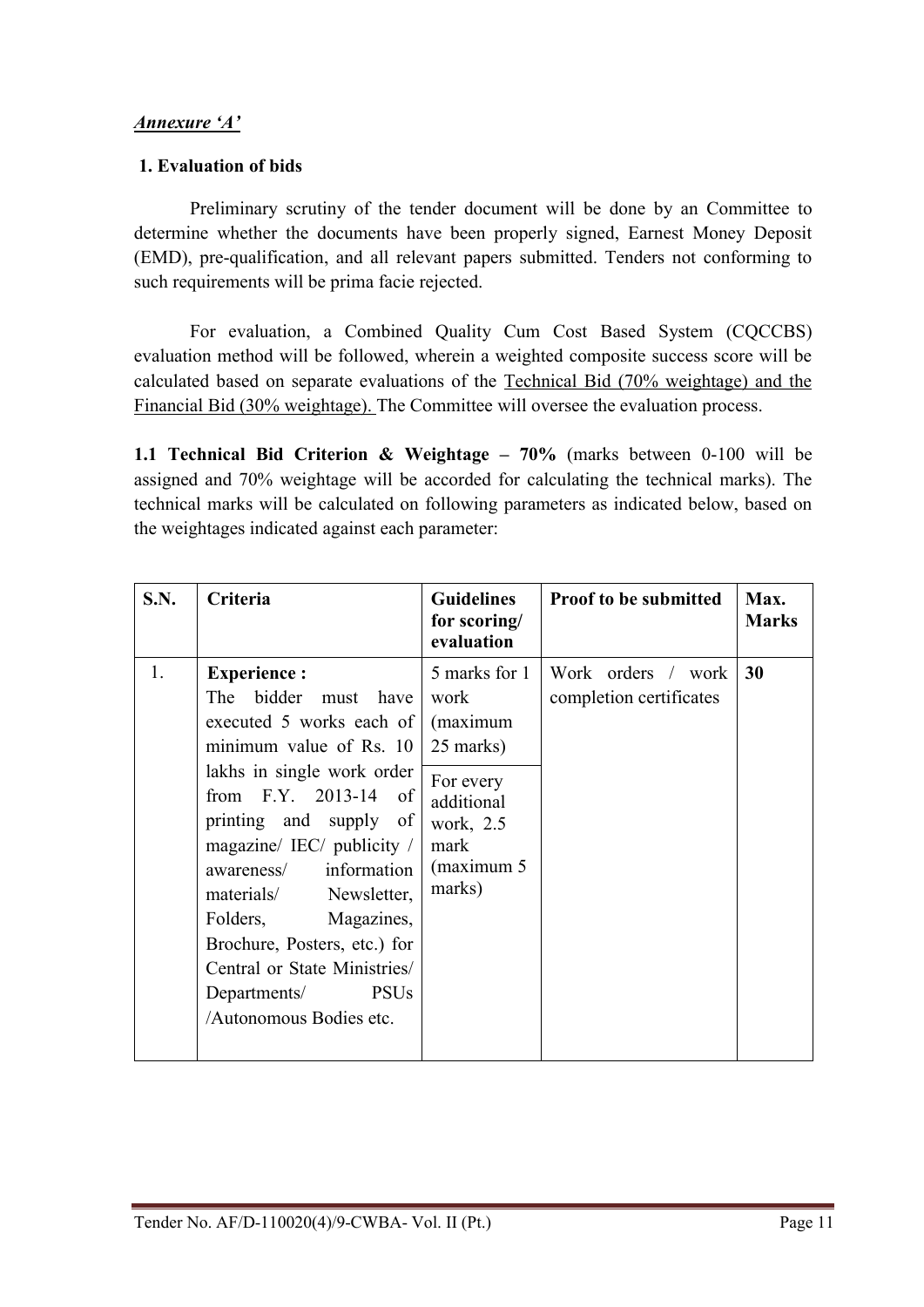| 2. | <b>Printing Infrastructure:</b><br>The above mentioned work<br>has to be executed at a<br>quality offset printing unit<br>must be situated in<br>Delhi(NCR) having<br>minimum following<br>machines : One 4 colour<br>CPC offset machines of<br>28"x40" size, one 4 colour<br>CPC offset machine of<br>20"x29" size, one program<br>cutting machine, 1<br>automatic folding machine,<br>1 flow line saddle stitcher,<br>1 thermal lamination<br>machine, power backup,<br>etc. | 20 marks for<br>printing<br>infrastructure<br>as mentioned<br>is owned by<br>the bidder<br>5 marks for<br>outsourced<br>infrastructure<br>as mentioned<br>from only<br>one $(1)$<br>printer/ firm. | If ownership then,<br>Copy of Press<br>Declaration Certificate,<br>Factory license, list of<br>Machinery/ equipment,<br>proof of ownership<br>etc be certified by the<br>CA and attached with<br>the quotation.<br>If outsourced then,<br>copy of<br>agreement/consent<br>between bidder and the<br>printing Press owner<br>indicating their<br>willingness to execute<br>the work for Dr.<br>Ambedkar Foundation,<br>along with printing<br>press owner's Copy of<br><b>Press Declaration</b><br>Certificate, Factory<br>license, List of<br>Machinery/ equipment. | 20  |
|----|--------------------------------------------------------------------------------------------------------------------------------------------------------------------------------------------------------------------------------------------------------------------------------------------------------------------------------------------------------------------------------------------------------------------------------------------------------------------------------|----------------------------------------------------------------------------------------------------------------------------------------------------------------------------------------------------|---------------------------------------------------------------------------------------------------------------------------------------------------------------------------------------------------------------------------------------------------------------------------------------------------------------------------------------------------------------------------------------------------------------------------------------------------------------------------------------------------------------------------------------------------------------------|-----|
| 3. | Concepts/designs:<br>Parameters - Creativity, Innovativeness, and relevance of concepts/<br>designs/ layouts/ samples. Quality of Paper, Binding, etc. as<br>submitted (in blank dummy).                                                                                                                                                                                                                                                                                       |                                                                                                                                                                                                    |                                                                                                                                                                                                                                                                                                                                                                                                                                                                                                                                                                     | 50  |
|    |                                                                                                                                                                                                                                                                                                                                                                                                                                                                                |                                                                                                                                                                                                    | <b>Total Marks</b>                                                                                                                                                                                                                                                                                                                                                                                                                                                                                                                                                  | 100 |

#### *Note:*

- 1. The marks/scores will be calculated up to 2 decimal places
- 2. Bidders are requested to provide detailed documents for each of the above technical parameters along with the bid.

#### 1.2 Financial Bid Criterion & Weightage – 30%

For evaluation of the financial bid, the lowest bidder will be given marks of 100. The marks of other bidders will be proportionately scaled down as per the following:-

#### (Lowest bidder price / Quoted price of the bidder) x 100

For example, if the lowest bid price is Rs. 100, the lowest bidder will get a score of 100. If the second lowest bid is Rs. 150, the bidder will get a score of  $(100/150)$  x  $100 =$ 66.66. The scores will be calculated up to 2 decimal places.